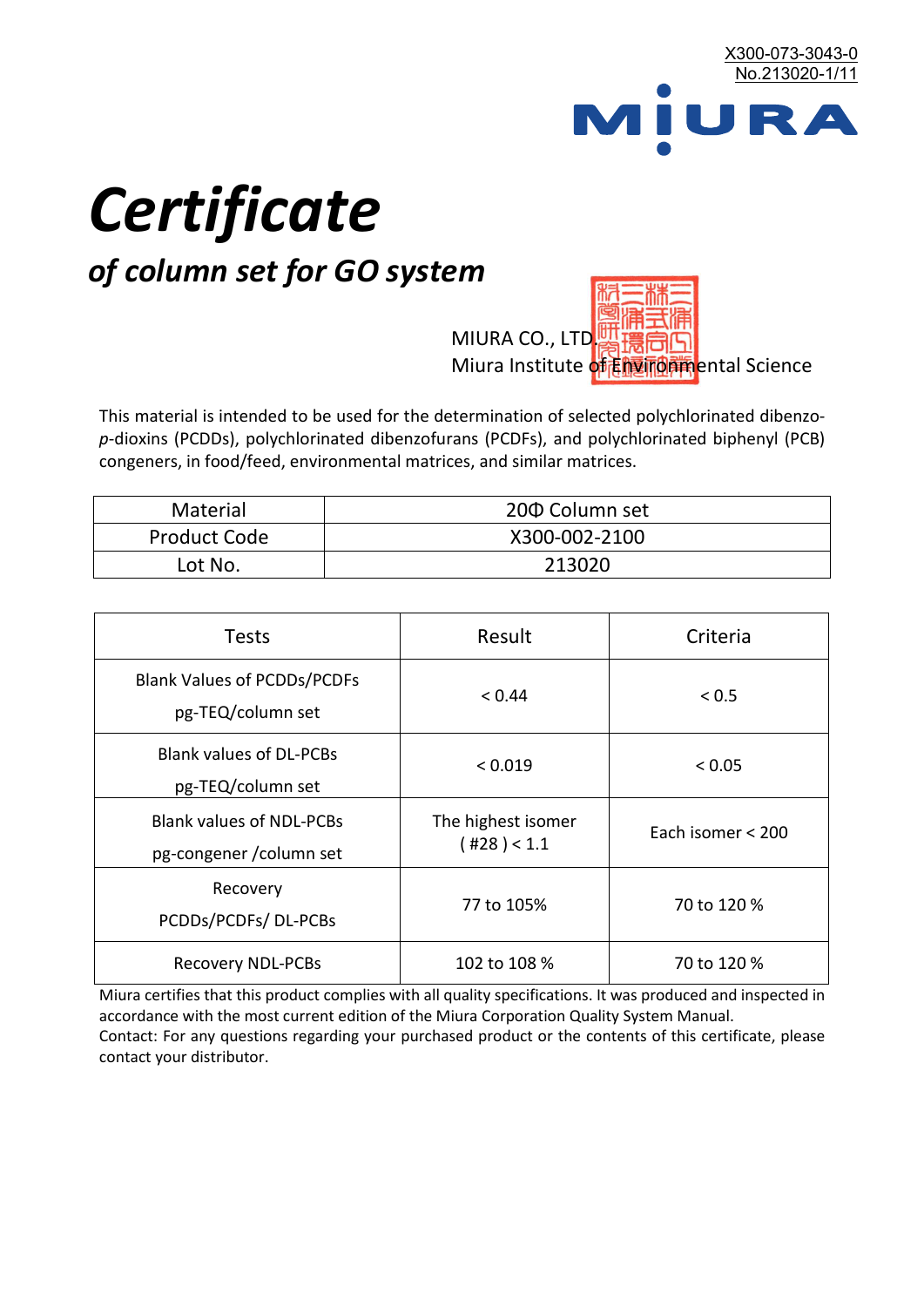### **DESCRIPTIONS**

**Lot Number:** The number mentioned on the labels on the column bag is the lot production number.

**Blank Level Values:** Blank level values, expressed as mass fractions (pg-TEQ per a column set), for selected PCB congeners, PCDD, and PCDF congeners are provided in Table 2. Blank level values are a reference value for which MIURA has the highest confidence in its accuracy, in that all known or suspected sources of bias have been investigated or taken into account (JIS K0311 or JIS K0312).

**Recovery Values (Sample):** Recovery values, expressed as percentages, are provided in Table 3 for selected mass labeled-PCB congeners, and selected mass labeled PCDD and PCDF congeners, based on selected mass labeled recovery standards added before GC-MS measurement. Recovery values meet EU regulations; however, the values meet the MIURA criteria for this certification, which are stricter than what is required by EU regulations.

#### **NOTICE AND WARNING TO USERS**

THE GO SYSTEM COLUMN SET IS INTENDED FOR DIOXIN ANALYTICAL USE ONLY, INCLUDING HAZARDOUS MATERIALS. BEFORE USE, READ THE SDS CAREFULLY; HANDLE PRODUCT AS A HAZARDOUS MATERIAL CAPABLE OF SKIN CORROSION AND/OR EYE DAMAGE.

#### **INSTRUCTIONS FOR STABILITY, STORAGE, AND USE**

**Stability and Storage:** The column set should be stored at room temperatures below 25 °C until use. It should not be frozen or exposed to sunlight or ultraviolet radiation. After removing from the bags, the contents should be used immediately, especially, because the concentration column (lower) "Alumina" can be deactivated under high-humidity. Storing of the removed column set is not recommended.

**Use:** If storing in a cold room or refrigerator, bring them to room temperature (let stand for approximately 30 min), remove water condensed on the surface of the bags. Carefully remove the bags to avoid damage of the column. Use the same lot number with one column set. For more information of column set refer to the operation manual.

#### **ANALYTICAL METHODS USED AT MIURA**

For preparation of blank test, several column sets chosen at random per lot production were allowed to reach ambient temperature; two types of the purification columns (upper: silver nitrate silica gel, and lower: sulfuric acid silica gel) were assembled, and 10 mL of n-hexane was added to wet the top of the column with the designated column cap and disposable syringe. Then, a known amount of internal standard solution (containing selected labeled PCB, PCDDs, and PCDFs congeners; as shown in Table 1) dissolved in 6 mL of n-hexane was added to the top of the column with disposable syringe, and the syringe was washed with 2 x 2 mL of n-hexane; the n-hexane was injected into the column again. Then, the purification columns assembled with the concentration columns (upper) and (lower) were set to the each system unit immediately. After two fractions (dioxin and PCB fractions) were obtained from each system unit, a known amount of the recovery standard solution was added to each concentration vessel. Finally, both fractions were concentrated using an evaporation system under nitrogen to 0.01 mL.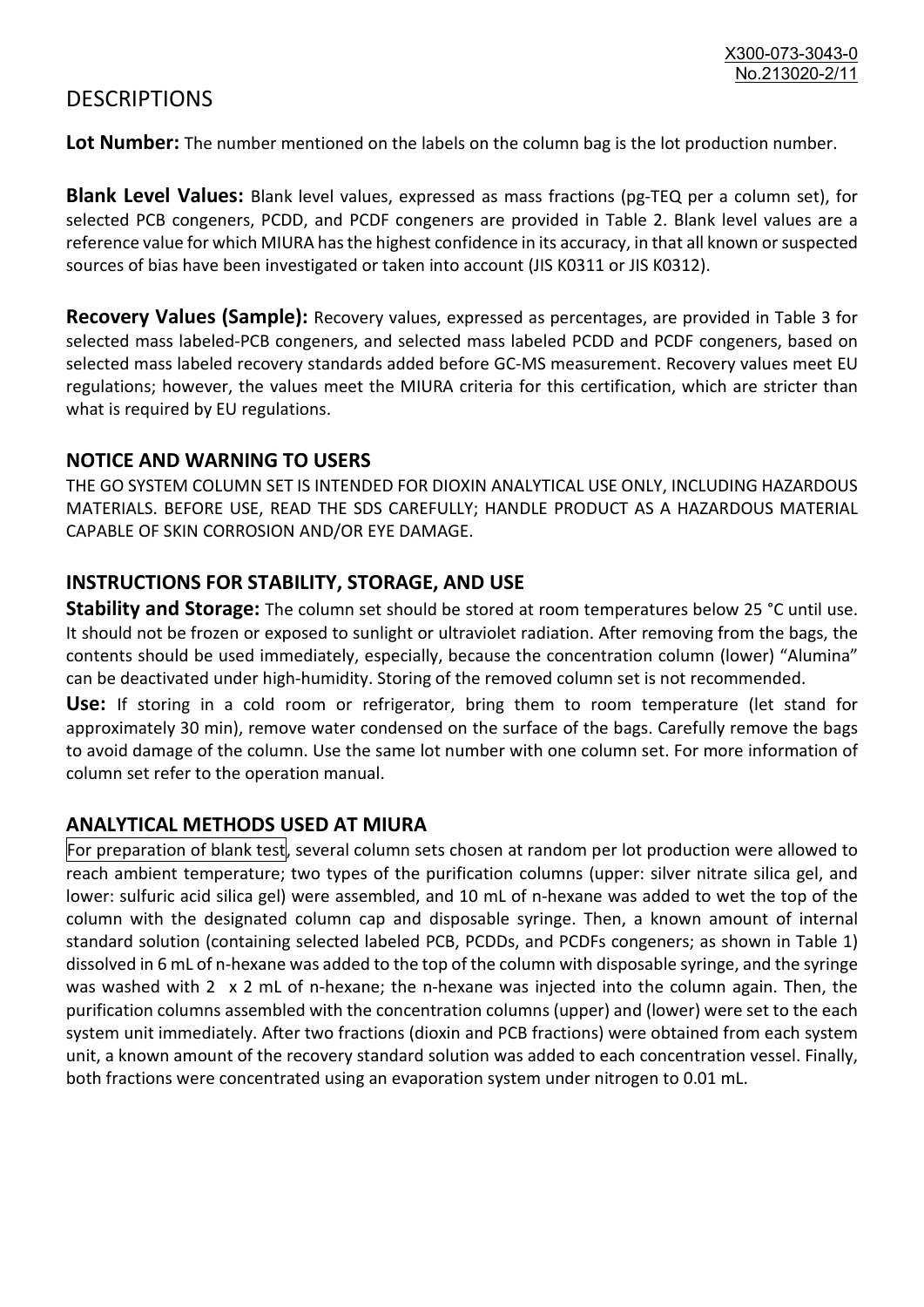X300-073-3043-0 No.213020-3/

| Compounds                          | Standard                      | Maker Code     | Maker                           | <b>Diluted</b><br>Concentration |
|------------------------------------|-------------------------------|----------------|---------------------------------|---------------------------------|
| PCDDs and PCDFs,<br><b>DL-PCBs</b> | Internal Standard             | DF-SS-A        |                                 |                                 |
|                                    | <b>Internal Standard</b>      | DFP-LCS-B      |                                 |                                 |
|                                    | Recovery (Surrogate) Standard | DF-IS-J        | Wellington<br>Laboratories Inc. | $10$ ng/mL<br>in decane         |
| <b>NDL-PCBs</b>                    | Internal Standard             | <b>MBP-28</b>  |                                 |                                 |
|                                    |                               | <b>MBP-52</b>  |                                 |                                 |
|                                    |                               | MBP-101        |                                 |                                 |
|                                    |                               | <b>MBP-138</b> |                                 |                                 |
|                                    |                               | MBP-153        |                                 |                                 |
|                                    | Recovery (Surrogate) Standard | <b>MBP-19</b>  |                                 |                                 |
|                                    |                               | <b>MBP-70</b>  |                                 |                                 |
|                                    |                               | MBP-111        |                                 |                                 |
|                                    |                               | MBP-162        |                                 |                                 |
|                                    |                               | <b>MBP-178</b> |                                 |                                 |

Table 1. Standard solutions used for recovery tests.

The concentrated dioxin fraction was analyzed using gas chromatography / high resolution mass spectrometry (GC/HRMS) operated in electron impact (EI) mode. A 0.25 mm ID × 60 m fused silica capillary (BPX-DXN, TRAJAN) was used. The concentrated PCB fraction was analyzed using GC/HRMS operated in EI mode. A 0.25 mm ID × 60 m fused silica capillary (HT8-PCB, TRAJAN) was used. All injections were 2 μL using a splitless inlet. The results, blank level values, are provided in Table 2. The chromatograms of each compounds are shown at page 6 and after. Furthermore, the dioxin and PCB fractions were analyzed using gas chromatography / low resolution mass spectrometry operated in total ion scan (m/z 50 to 500) mode, to confirm if interferences may affect determination of target compounds by GC/HRMS are included in the fractions, the chromatograms are not shown here.

For the recovery test (sample), The sunflower seed oil from Helianthus annuus (S5007-1L, Sigma Aldrich) was dissolved in 2 mL of n-hexane. A known amount of the internal standard solution was added to the flask, mixed, and allowed to equilibrate. First, several column sets chosen at random per lot production were allowed to reach ambient temperature; the purification columns (upper) and (lower) were assembled. 10 mL of n-hexane was added to wet the top of the column with the designated column cap and disposable syringe. Then, the sample with the internal standard was injected into the top of the column with the disposable syringe, and the syringe was washed with 2 x 2 mL of n-hexane; the n-hexane was injected into the column again. The purification column was assembled with the concentration column (upper) and (lower), and set to the each system unit immediately. After obtaining two fractions from the system unit, the dioxin and PCB fractions were concentrated using an evaporation system under nitrogen to approximately 0.01 mL. After the addition of a known amount of recovery standard solution, the both fractions were concentrated to 0.02 mL; then dioxin and PCB in each fractions were analyzed using GC/HRMS as mentioned above test. The inspection results is displayed in Table 3.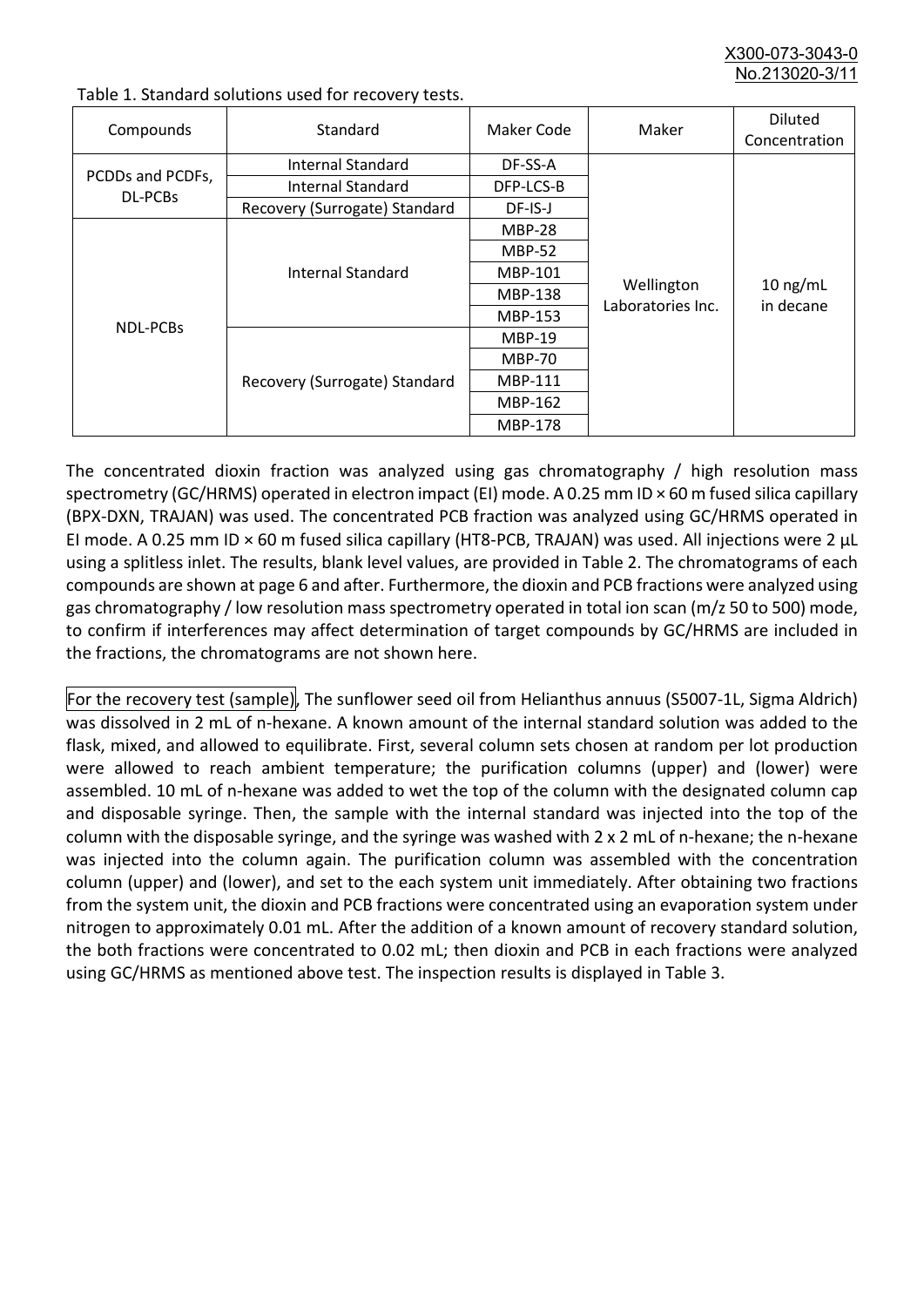X300-073-3043-0 No.213020-4/11

| abic 2 Diarik icveis of dioxins (I CDD3/TCDTs and DET CD3/ and NDET CD3 pcr column sett.<br>Congener | Concentration | <b>LOQ</b> | <b>LOD</b> | $S/N=3$   | TEQ*      |
|------------------------------------------------------------------------------------------------------|---------------|------------|------------|-----------|-----------|
|                                                                                                      | pg/column     | pg/column  | pg/column  | pg/column | pg/column |
| 2,3,7,8-TeCDD                                                                                        | <b>ND</b>     | 0.29       | 0.09       | 0.08      | 0.09      |
| 1,2,3,7,8-PeCDD                                                                                      | <b>ND</b>     | 0.30       | 0.09       | 0.09      | 0.09      |
| 1,2,3,4,7,8-HxCDD                                                                                    | <b>ND</b>     | 0.8        | 0.2        | 0.1       | 0.02      |
| 1,2,3,6,7,8-HxCDD                                                                                    | <b>ND</b>     | 0.7        | 0.2        | 0.1       | 0.02      |
| 1,2,3,7,8,9-HxCDD                                                                                    | <b>ND</b>     | 0.8        | 0.2        | 0.2       | 0.02      |
| 1,2,3,4,6,7,8-HpCDD                                                                                  | <b>ND</b>     | 1.3        | 0.4        | 0.2       | 0.004     |
| <b>OCDD</b>                                                                                          | <b>ND</b>     | 1.9        | 0.6        | 0.3       | 0.00018   |
| 2,3,7,8-TeCDF                                                                                        | <b>ND</b>     | 0.9        | 0.3        | 0.1       | 0.03      |
| 1,2,3,7,8-PeCDF                                                                                      | <b>ND</b>     | 0.8        | 0.2        | 0.2       | 0.006     |
| 2,3,4,7,8-PeCDF                                                                                      | <b>ND</b>     | 0.5        | 0.2        | 0.2       | 0.06      |
| 1,2,3,4,7,8-HxCDF                                                                                    | <b>ND</b>     | 0.6        | 0.2        | 0.2       | 0.02      |
| 1,2,3,6,7,8-HxCDF                                                                                    | <b>ND</b>     | 0.9        | 0.3        | 0.2       | 0.03      |
| 1,2,3,7,8,9-HxCDF                                                                                    | <b>ND</b>     | 0.6        | 0.2        | 0.2       | 0.02      |
| 2,3,4,6,7,8-HxCDF                                                                                    | <b>ND</b>     | 0.6        | 0.2        | 0.1       | 0.02      |
| 1,2,3,4,6,7,8-HpCDF                                                                                  | <b>ND</b>     | 1.0        | 0.3        | 0.08      | 0.003     |
| 1,2,3,4,7,8,9-HpCDF                                                                                  | <b>ND</b>     | 1.1        | 0.3        | 0.1       | 0.003     |
| <b>OCDF</b>                                                                                          | <b>ND</b>     | 2.0        | 0.6        | 0.4       | 0.00018   |
| #81 (3,4,4',5-TeCB)                                                                                  | <b>ND</b>     | 0.7        | 0.2        | 0.08      | 0.00006   |
| #77 (3,3',4,4'-TeCB)                                                                                 | <b>ND</b>     | 1.5        | 0.5        | 0.08      | 0.00005   |
| #126 (3,3',4,4',5-PeCB)                                                                              | <b>ND</b>     | 0.4        | 0.1        | 0.1       | 0.01      |
| #169 (3,3',4,4',5,5'-HxCB)                                                                           | <b>ND</b>     | 0.9        | 0.3        | 0.08      | 0.009     |
| #123 (2',3,4,4',5-PeCB)                                                                              | <b>ND</b>     | 0.5        | 0.1        | 0.02      | 0.000003  |
| #118 (2,3',4,4',5-PeCB)                                                                              | <b>ND</b>     | 0.4        | 0.1        | 0.02      | 0.000003  |
| #105 (2,3,3',4,4'-PeCB)                                                                              | <b>ND</b>     | 0.6        | 0.2        | 0.02      | 0.000006  |
| #114 (2,3,4,4',5-PeCB)                                                                               | <b>ND</b>     | 0.3        | 0.1        | 0.01      | 0.000003  |
| #167 (2,3',4,4',5,5'-HxCB)                                                                           | <b>ND</b>     | 0.5        | 0.2        | 0.01      | 0.000006  |
| #156 (2,3,3',4,4',5-HxCB)                                                                            | <b>ND</b>     | 0.4        | 0.1        | 0.01      | 0.000003  |
| #157 (2,3,3',4,4',5'-HxCB)                                                                           | <b>ND</b>     | 0.8        | 0.2        | 0.02      | 0.000006  |
| #189 (2,3,3',4,4',5,5'-HpCB)                                                                         | <b>ND</b>     | 0.5        | 0.2        | 0.01      | 0.000006  |
| #28 (2,4,4'-TrCB)                                                                                    | 1.1           | 1.0        | 0.3        | 0.02      |           |
| #52 (2,2',5,5'-TeCB)                                                                                 | 0.5           | 0.5        | 0.2        | 0.02      |           |
| #101 (2,2',4,5,5'-PeCB)                                                                              | (0.1)         | 0.4        | 0.1        | 0.02      |           |
| #138 (2,2',3,4,4',5'-HxCB)                                                                           | <b>ND</b>     | 0.5        | 0.1        | 0.02      |           |
| #153 (2,2',4,4',5,5'-HxCB)                                                                           | <b>ND</b>     | 1.0        | 0.3        | 0.02      |           |
| #180 (2,2',3,4,4',5,5'-HpCB)                                                                         | <b>ND</b>     | 0.29       | 0.09       | 0.02      |           |

\* TEQ: Toxicity Equivalents (are applied WHO-TEF(2006))

- 1. The figures in the parentheses in the concentration of actual measurement denote the concentration of the LOD or more and less than the LOQ.
- 2. ND in the concentration of actual measurement denotes less than the LOD.
- 3. TEQ are calculated with an actual measurement which is the concentration of the LOQ or more, and an actual measurement which is the concentration of the LOD or more and less than the LOQ, respectively. For values less than the LOD, TEQ are calculated with the LOD.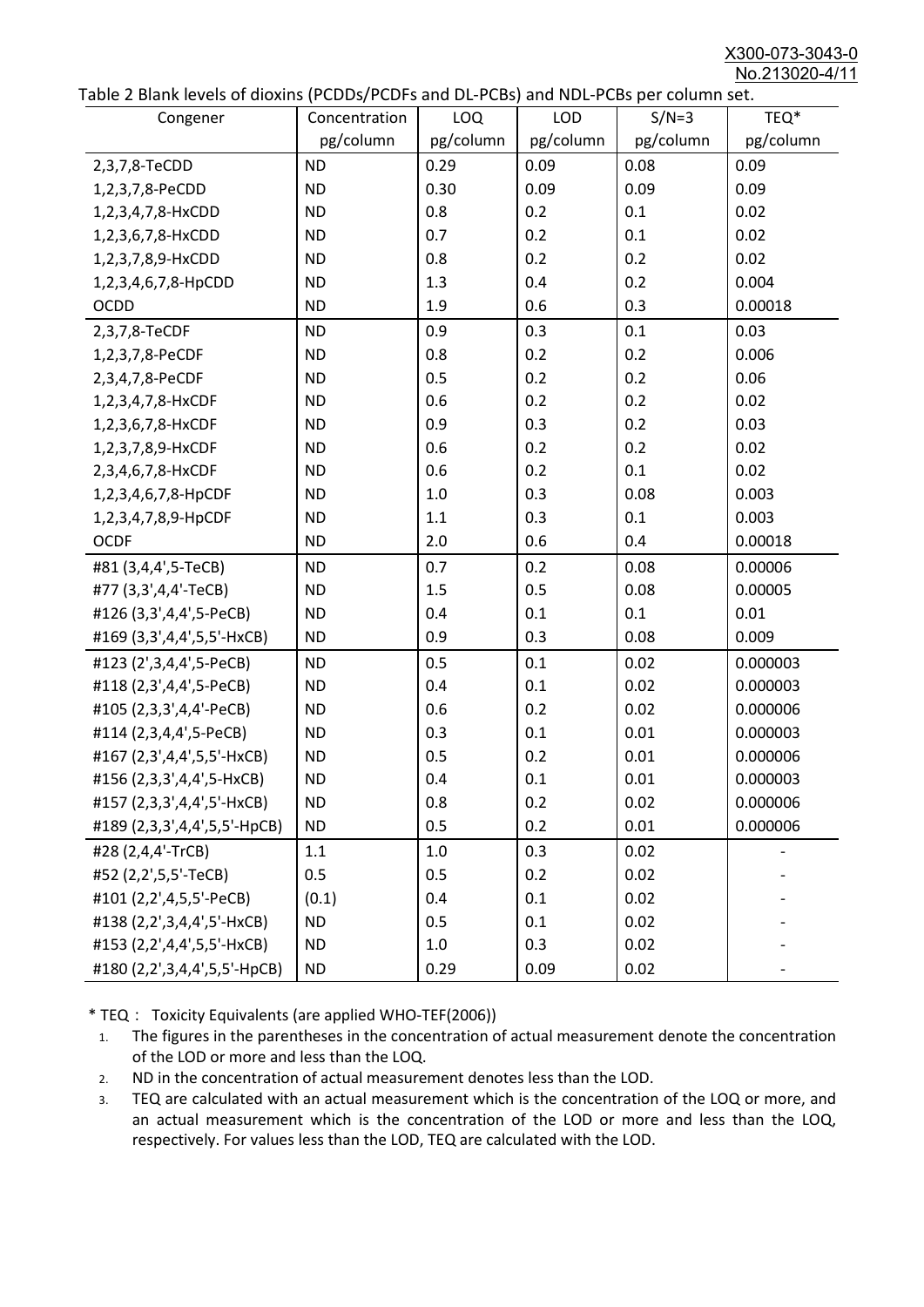| uwic J.<br><b>INCLUSION INTO THE MANUSCRY INTO THE STATISTICS</b> |        |
|-------------------------------------------------------------------|--------|
| Congener                                                          | Sample |
| 2,3,7,8-TeCDD                                                     | 93 %   |
| 1,2,3,7,8-PeCDD                                                   | 96 %   |
| 1,2,3,4,7,8-HxCDD                                                 | 86%    |
| 1,2,3,6,7,8-HxCDD                                                 | 93 %   |
| 1,2,3,7,8,9-HxCDD                                                 | 97%    |
| 1,2,3,4,6,7,8-HpCDD                                               | 86%    |
| OCDD                                                              | 79 %   |
| 2,3,7,8-TeCDF                                                     | 105 %  |
| 1,2,3,7,8-PeCDF                                                   | 93 %   |
| 2,3,4,7,8-PeCDF                                                   | 94 %   |
| 1,2,3,4,7,8-HxCDF                                                 | 91%    |
| 1,2,3,6,7,8-HxCDF                                                 | 93 %   |
| 1,2,3,7,8,9-HxCDF                                                 | 105 %  |
| 2,3,4,6,7,8-HxCDF                                                 | 96 %   |
| 1,2,3,4,6,7,8-HpCDF                                               | 86 %   |
| 1,2,3,4,7,8,9-HpCDF                                               | 88%    |
| <b>OCDF</b>                                                       | 77%    |
| #81 (3,4,4',5-TeCB)                                               | 97%    |
| #77 (3,3',4,4'-TeCB)                                              | 98%    |
| #126 (3,3',4,4',5-PeCB)                                           | 96 %   |
| #169 (3,3',4,4',5,5'-HxCB)                                        | 93 %   |
| #123 (2', 3, 4, 4', 5-PeCB)                                       | 96 %   |
| #118 (2,3',4,4',5-PeCB)                                           | 96 %   |
| #105 (2,3,3',4,4'-PeCB)                                           | 98 %   |
| #114 (2,3,4,4',5-PeCB)                                            | 100 %  |
| #167 (2,3',4,4',5,5'-HxCB)                                        | 99 %   |
| #156 (2,3,3',4,4',5-HxCB)                                         | 100 %  |
| #157 (2,3,3',4,4',5'-HxCB)                                        | 101 %  |
| #189 (2,3,3',4,4',5,5'-HpCB)                                      | 96 %   |
| #28 (2,4,4'-TrCB)                                                 | 103 %  |
| #52 (2,2',5,5'-TeCB)                                              | 105 %  |
| #101 (2,2',4,5,5'-PeCB)                                           | 104 %  |
| #138 (2,2',3,4,4',5'-HxCB)                                        | 108 %  |
| #153 (2,2',4,4',5,5'-HxCB)                                        | 105 %  |
| #180 (2,2',3,4,4',5,5'-HpCB)                                      | 102 %  |
|                                                                   |        |

Table 3. Recoveries of labeled internal standards.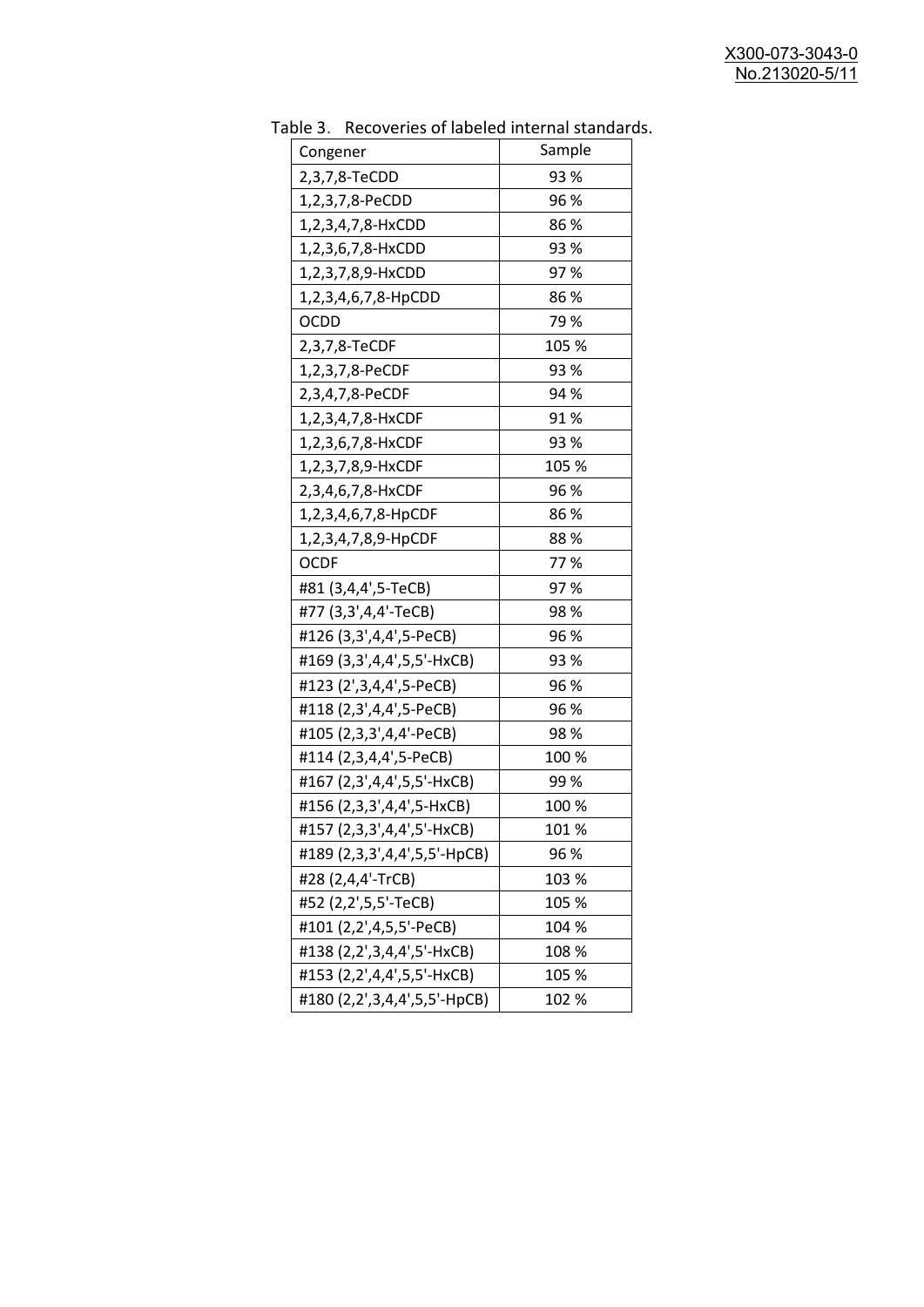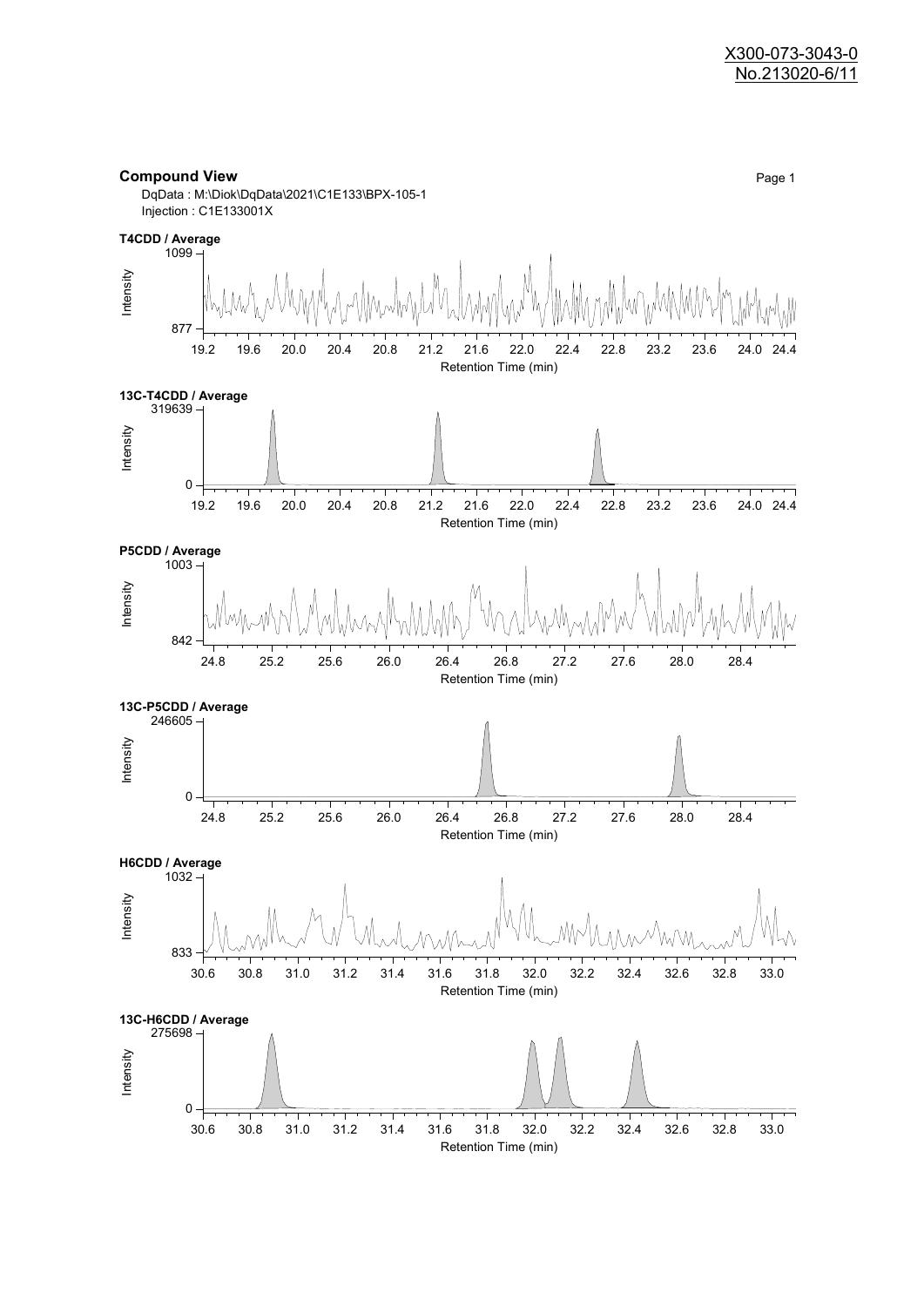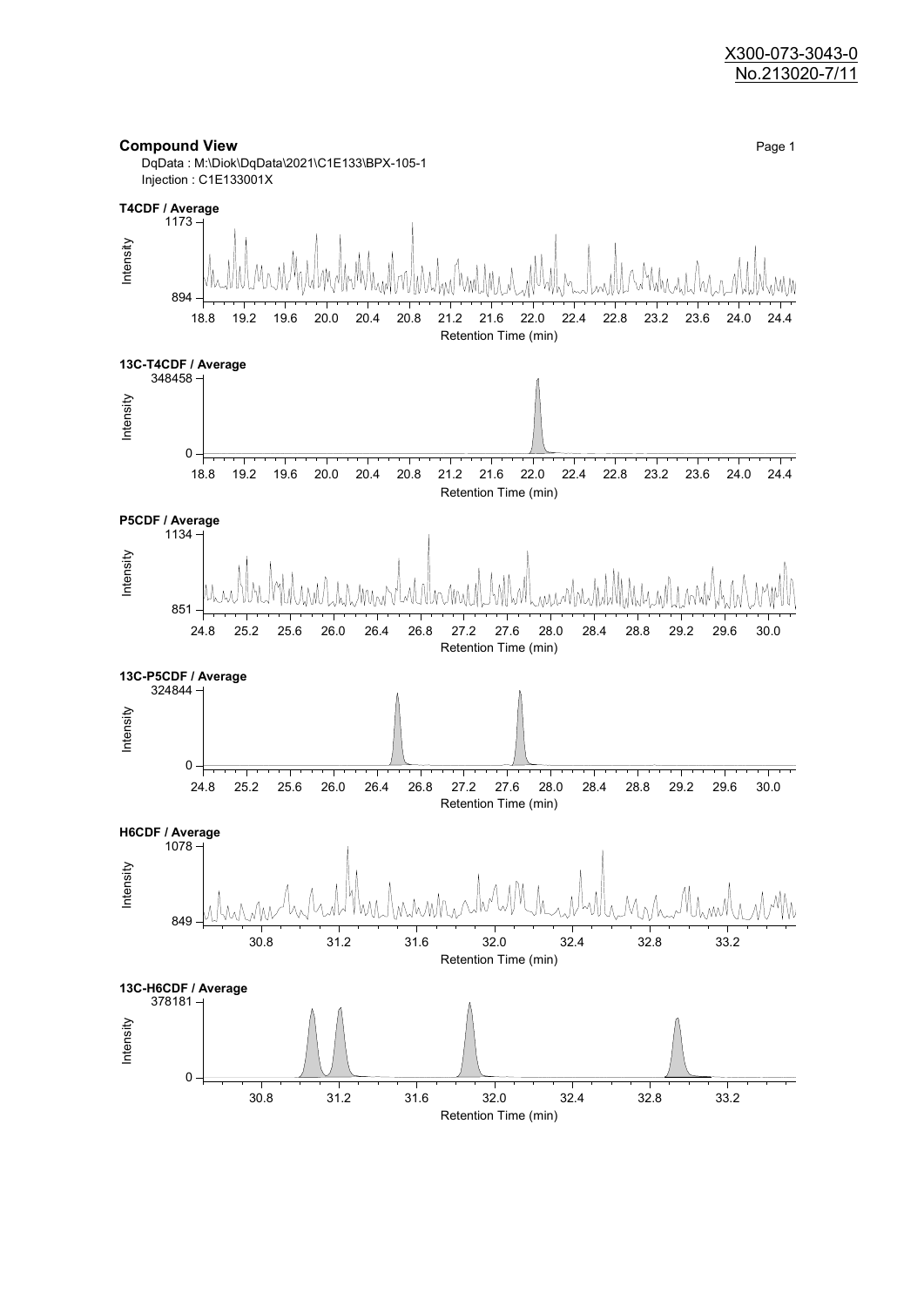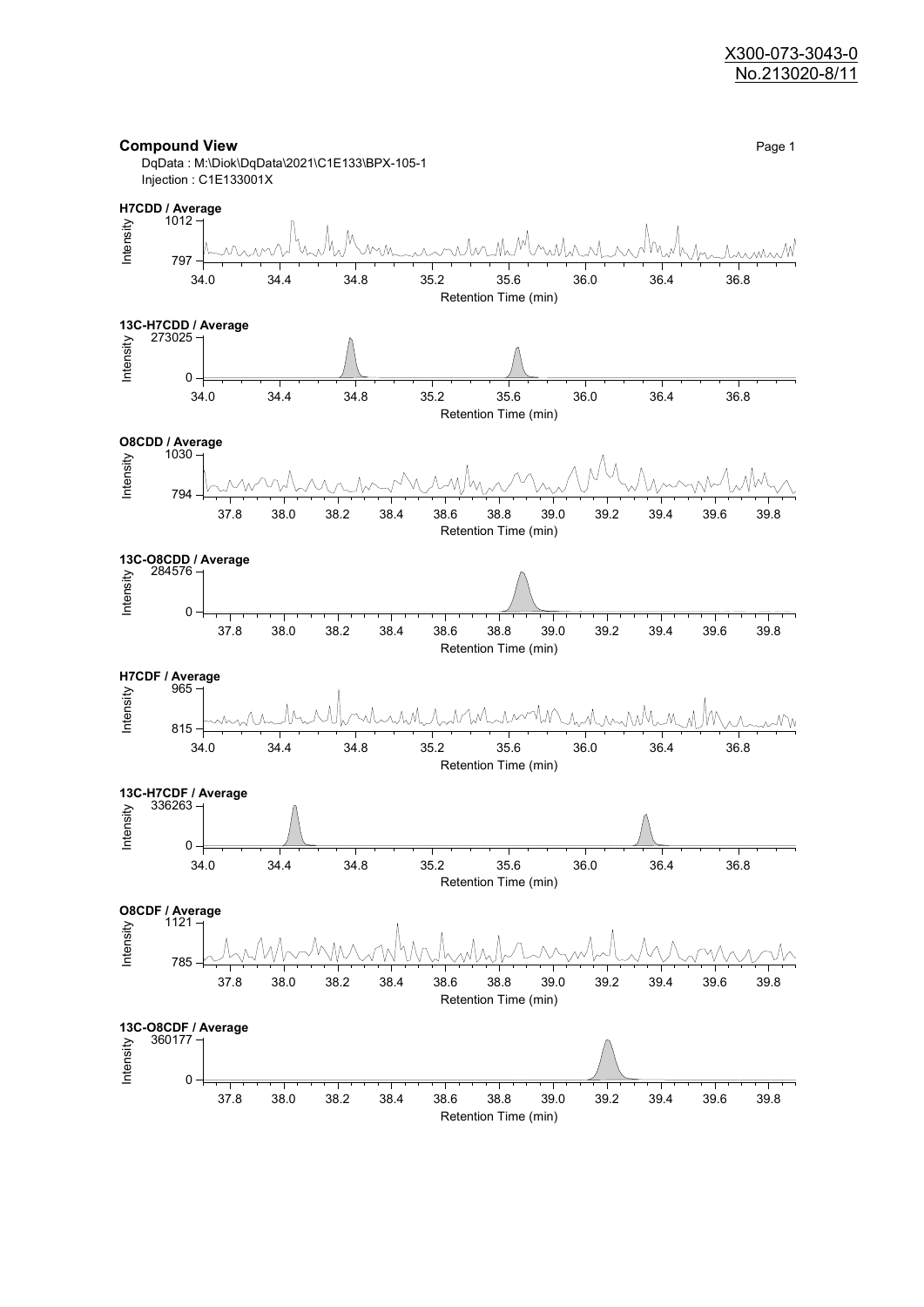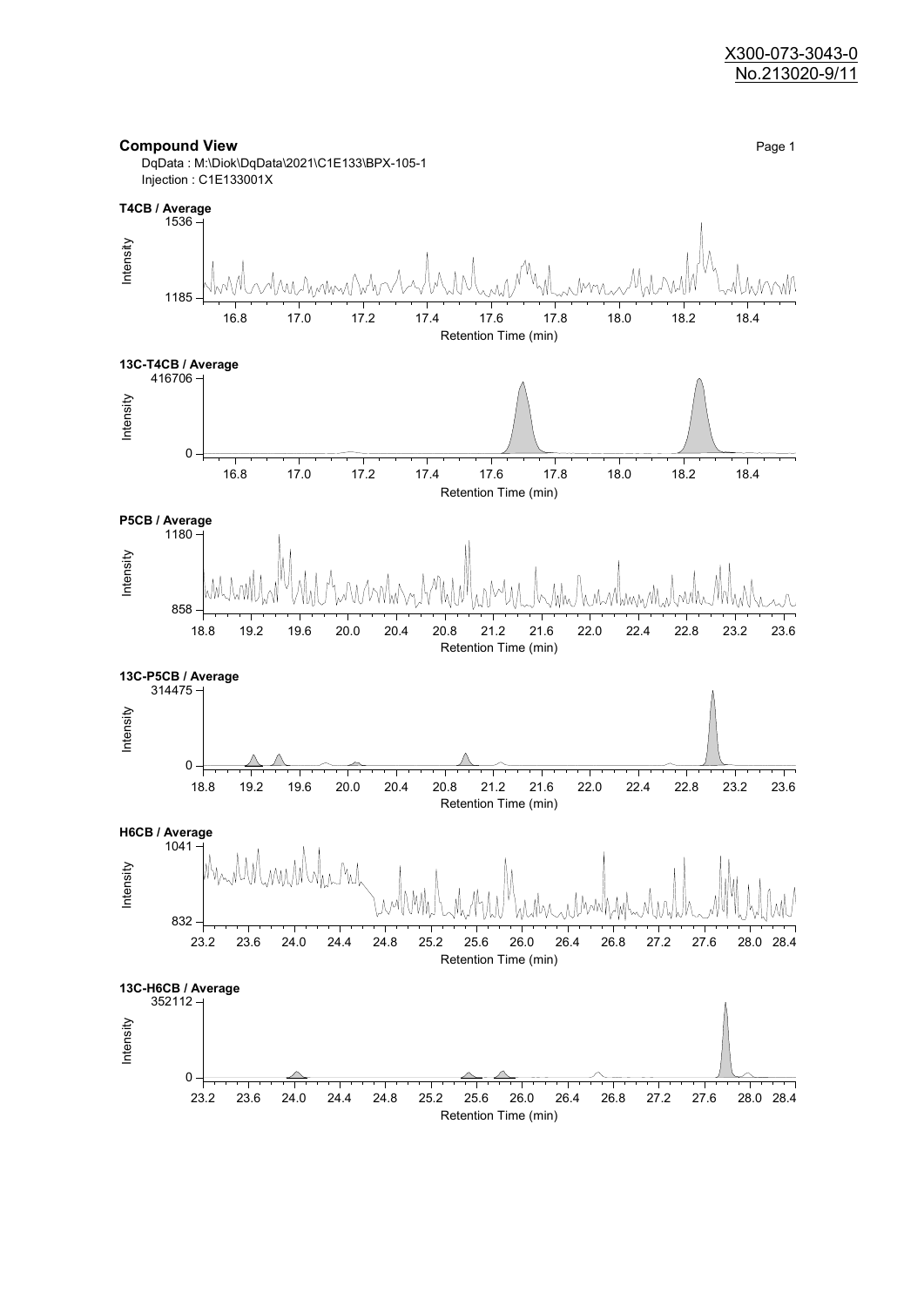